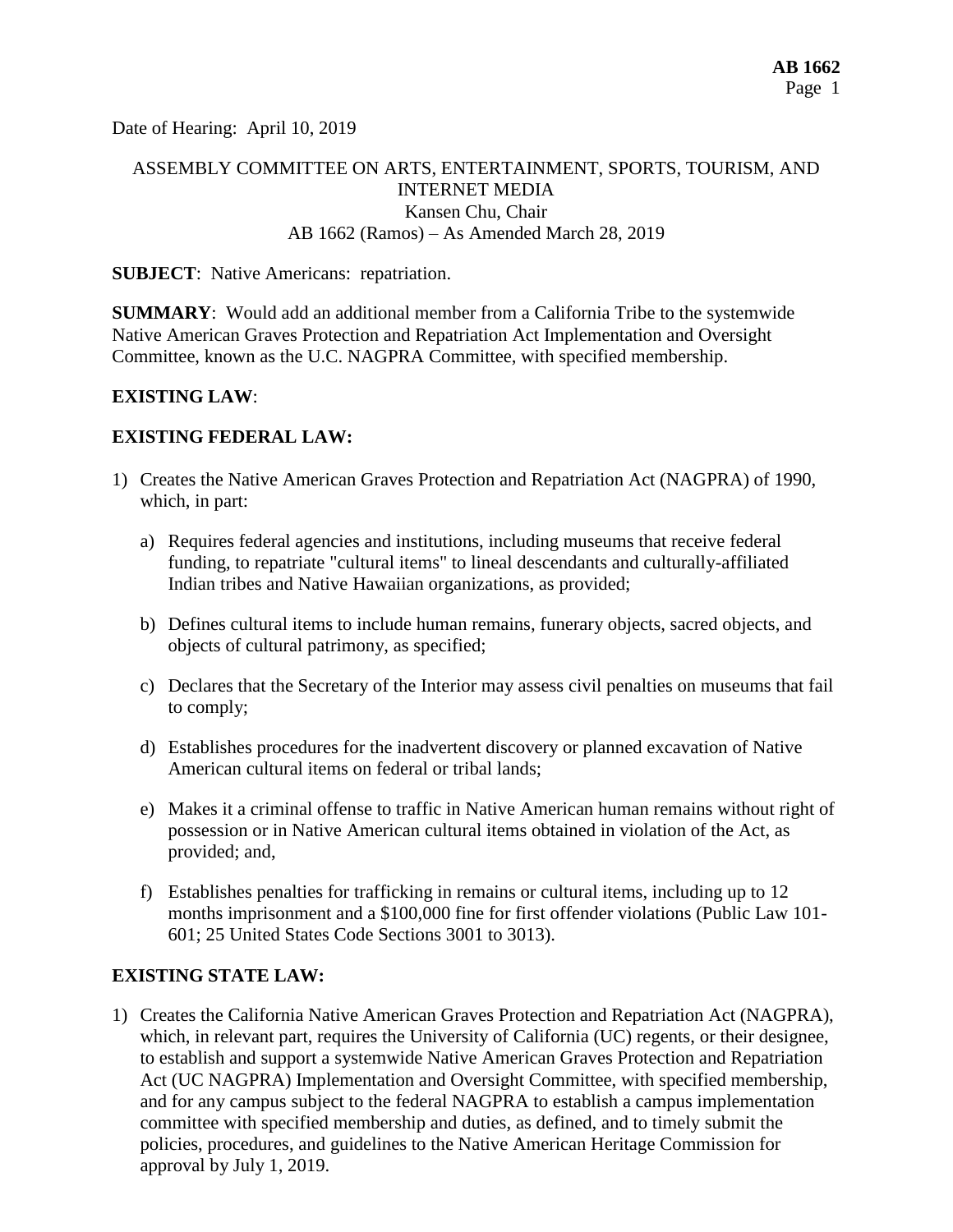- 2) Establishes the University of California (UC), a public trust to be administered by the Regents of the UC and grants the Regents full powers of organization and government, subject only to such legislative control as may be necessary to ensure security of its funds, compliance with the terms of its endowments, statutory requirements around competitive bidding and contracts, sales of property and the purchase of materials, goods and services (California Constitution Article IX, Section (9)(a)).
- 3) Grants the UC Regents regulatory authority over the UC (Education Code Section (EC) 92440, et seq.).

**FISCAL EFFECT**: Unknown. This measure has been keyed fiscal by the Legislative Council.

# **COMMENTS**:

- 1) *Authors' statement*. According to the author, AB 1662 is a follow-up to AB 2836 (Gloria) of last session and is designed to provide California Native American tribes appropriate representation on the newly formed UC NAGPRA Campus Committee.
- 2) *Background:* 
	- a) *Federal and Cal NAGPRA*. The federal NAGPRA was enacted on November 16, 1990, to address the rights of lineal descendants, Indian tribes, and Native Hawaiian organizations to certain Native American human remains, funerary objects, sacred objects, and objects of cultural patrimony. In 1990, the Congressional Budget Office estimated that NAGPRA would apply to the remains of between 100,000 and 200,000 individuals in museum and Federal agency collections. In the last 15 years, museums and Federal agencies have announced their willingness to repatriate the remains of 31,093 individuals. Another 111,000 human remains were listed as "culturally unidentifiable."

The Cal NAGPRA, enacted in 2001, created a process whereby California Native Tribes could seek to repatriate human remains and objects from their cultural heritage from museums and custodial institutions. Additionally, Cal NAGPRA established a tenmember appointed Repatriation Commission with authority to order repatriation, to mediate disputes, to subpoena, and to impose civil penalties. Further, Cal NAGPRA required any agency or museum that has possession or control over collections of California Native American human remains and associated funerary object to complete, by January 1, 2003, an inventory of all items and include specified information in the inventory that will facilitate return of the objects.

- b) *AB 2836 (Gloria), established UC NAGPRA Committee*. Last session AB 2836 (Gloria), Chapter 823, Statutes of 2018, established a structure for a systemwide campus-based NAGPRA process for repatriation for those UC campuses that have Native American cultural artifacts or remains. AB 2836 also provided for a UC administrative oversight committee, UC NAGPRA, with membership as follows:
	- i) Two voting members of a California Indian tribe as defined under the federal Native American Graves Protection and Repatriation Act that are either an elder, spiritual leader, tribal leader, tribal member, or designated by the governing body of the individual's tribe.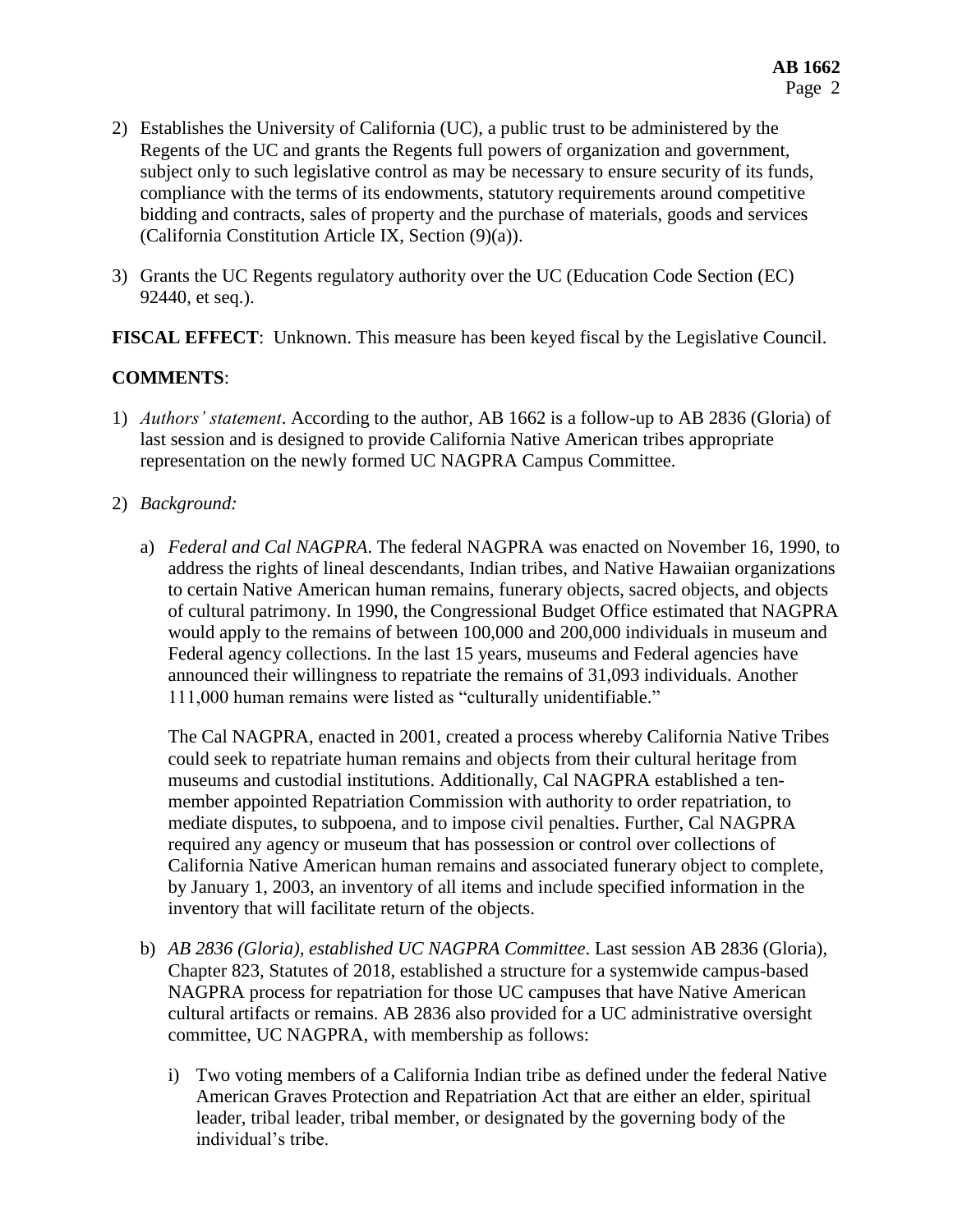- ii) One voting member of a California Indian tribe that is not recognized by the federal government, but is indigenous to the territory that is now known as the State of California, is listed in the Bureau of Indian Affairs Branch of Acknowledgement and Research petitioner list pursuant to Section 82.1 of Title 25 of the Federal Code of Regulations and is determined by the commission to be a tribe that is eligible to participate in the repatriation process set forth in this chapter.
- iii) Four voting members from the University of California. Not fewer than two of these members shall be affiliated with an American Indian or Native American Studies program and each of these members shall meet the requirements of subdivision (d).
- iv) One nonvoting member from each campus of the University of California that is subject to the federal Native American Graves Protection and Repatriation Act (25 U.S.C. Sec. 3001 et seq.). Each of these nonvoting members shall meet the requirements of subdivision (d).

At the time, the author stated that the goals of AB 2836 included, "to enhance tribal participation and recognize that California tribes have expertise with respect to their histories and practices and which should be taken into account for disposition of culturally unidentifiable remains/objects."

- 3) *University of California's unique constitutional status.* The California Constitution establishes the University of California (UC), a public trust to be administered by the Regents of the UC and grants the Regents full powers of organization and government, subject only to such legislative control as may be necessary to insure security of its funds, compliance with the terms of its endowments, statutory requirements around competitive bidding and contracts, sales of property and the purchase of materials, goods and services. (Article IX, Section (9)(a) of the California Constitution)
- 4) *Prior related legislation*.
	- a) AB 2836 (Gloria), Chapter 823, Statutes of 2019, required the Regents of the University of California (UC) to establish and support a systemwide Native American Graves Protection and Repatriation Act (UC NAGPRA) Implementation and Oversight Committee, and for any campus subject to the federal NAGPRA to establish a campus implementation committee.
	- b) AB 978 (Steinberg), Chapter 818, Statutes of 2001, AB 978 enacted the California Native American Graves Protection and Repatriation Act of 2001 to established a process for repatriating Native American human remains and cultural items that are currently in the possession of any state or local agency or any museum that receives state funds. The bill established a ten-member appointed Repatriation Commission with authority to order repatriation, to mediate disputes, to subpoena, and to impose civil penalties. The bill required any agency or museum that has possession or control over collections of California Native American human remains and associated funerary object to complete, by January 1, 2003, an inventory of all items and include specified information in the inventory that will facilitate return of the objects.